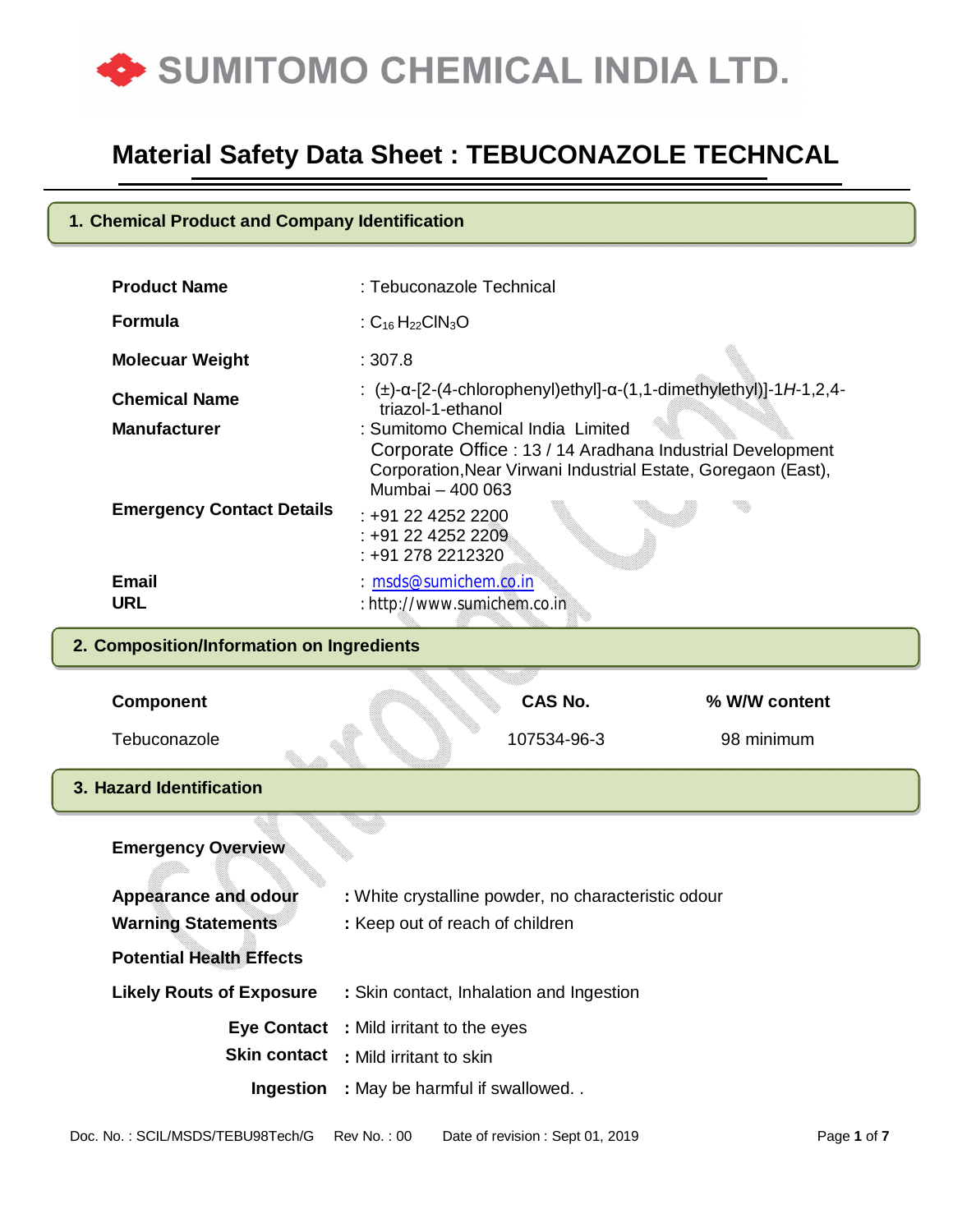

|                                                     |   | <b>Inhalation</b> : Unlikely to be harmful by this route.<br><b>Environmental Hazards</b> : The product is a fungicide                                                                                                              |  |  |
|-----------------------------------------------------|---|-------------------------------------------------------------------------------------------------------------------------------------------------------------------------------------------------------------------------------------|--|--|
| 4. First aid measures and Antidote                  |   |                                                                                                                                                                                                                                     |  |  |
| Emergency and First Aid Procedure -                 |   |                                                                                                                                                                                                                                     |  |  |
| If in Eyes                                          |   | Immediately flush with plenty of clean water for 15-20 minutes.<br>Remove contact lenses if present after 5 minutes of washing. Get<br>medical attention                                                                            |  |  |
| If on Skin                                          |   | Wash with plenty of clean water and soap. Get medical attention.                                                                                                                                                                    |  |  |
| If Inhaled                                          |   | Remove person to fresh air, if required give artificial respiration. Call<br>doctor or poison control centre.                                                                                                                       |  |  |
| <b>If Swallowed</b>                                 | ÷ | Immediately offer drinking water to the person, if able to swallow. Do<br>not induce vomiting, but do not stop if it happens spontaneously. Get<br>medical attention                                                                |  |  |
| <b>Note to Physician</b>                            | ÷ | Treat symptomatically.                                                                                                                                                                                                              |  |  |
| <b>Antidote</b>                                     |   | Not known.                                                                                                                                                                                                                          |  |  |
| <b>5. Fire Fighting Measures</b>                    |   |                                                                                                                                                                                                                                     |  |  |
|                                                     |   |                                                                                                                                                                                                                                     |  |  |
| Hazardous product of<br><b>Combustion</b>           |   | The essential breakdown products are carbon monoxide, carbon<br>dioxide and nitrogen oxides.                                                                                                                                        |  |  |
| <b>Extinguishing Media</b>                          |   | Foam, Dry chemical powder, $CO2$ type fire extinguisher or Flood with<br>water.                                                                                                                                                     |  |  |
| <b>Unusual Fire and</b><br><b>Explosion Hazards</b> |   | The product does not pose any unusual fire hazard. It is advisable for<br>firemen to avoid direct contact.                                                                                                                          |  |  |
| <b>Fire Fighting Equipment</b>                      | ÷ | Evacuate area and fight fire from a safe distance. Approach from<br>upwind to avoid hazardous vapours and decomposition products.<br>Use self-contained breathing apparatus. Used equipments should be<br>thoroughly decontaminated |  |  |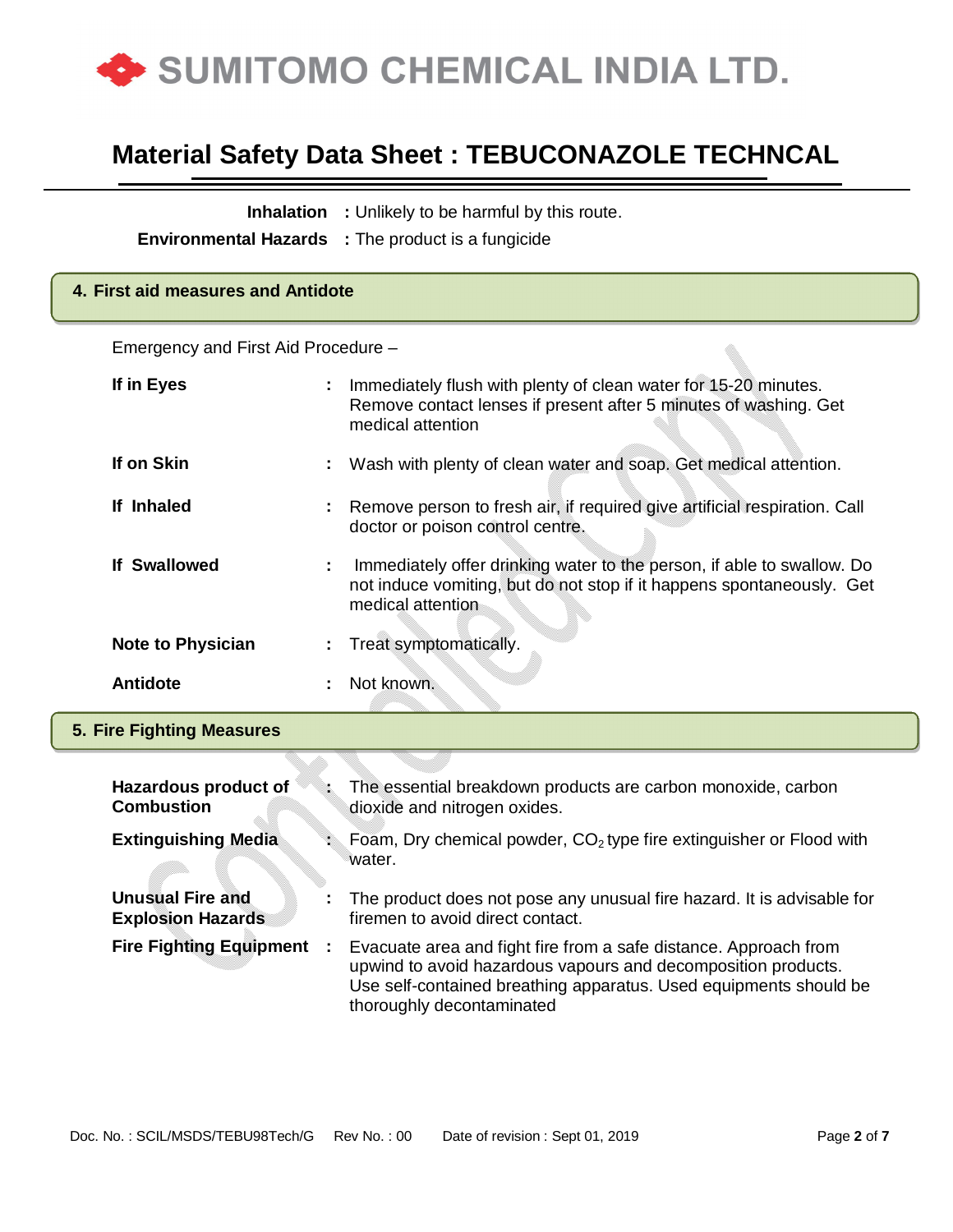

#### **6. Accidental Release Measure**

|   | : Observe all protection and safety precautions. Depending on the<br>magnitude of the spill, use of eye protection, gloves and boots when<br>cleaning up spills are recommended. For PPE see Section 8                                                                                              |
|---|-----------------------------------------------------------------------------------------------------------------------------------------------------------------------------------------------------------------------------------------------------------------------------------------------------|
| ÷ | It is recommended to have a predetermined plan / SOP for the handling<br>of spills.                                                                                                                                                                                                                 |
|   | Stop the source of the spill immediately, if safe to do so. Contain the spill<br>to prevent any further contamination of soil or water.                                                                                                                                                             |
|   | Keep all bystanders away. Wear full-length clothing and PVC gloves.<br>Shovel and collect the spilled material / contaminated absorbent and<br>place in suitable containers. Thoroughly scrub the floor or other<br>impervious surfaces with a strong industrial detergent and rinse with<br>water. |
|   | Spills in water should be contained as much as possible by isolation of<br>the contaminated water. The contaminated water must be collected and<br>removed for treatment or disposal through incineration.                                                                                          |
|   |                                                                                                                                                                                                                                                                                                     |
|   |                                                                                                                                                                                                                                                                                                     |
|   | In an industrial environment, such as while making formulation, filling or<br>packing, it is recommended to avoid physical contact with the product and<br>to have adequate ventilation.                                                                                                            |
|   | Avoid spillage into the eyes, or contact with bare skin or clothing. Avoid<br>inhaling spray mist. Wash hands, feet, face thoroughly after handling.<br>Remove contaminated clothing immediately                                                                                                    |
|   | The product is stable under normal conditions of warehouse storage.<br>Keep container lids tightly closed                                                                                                                                                                                           |
|   | 7. Handling and Storage                                                                                                                                                                                                                                                                             |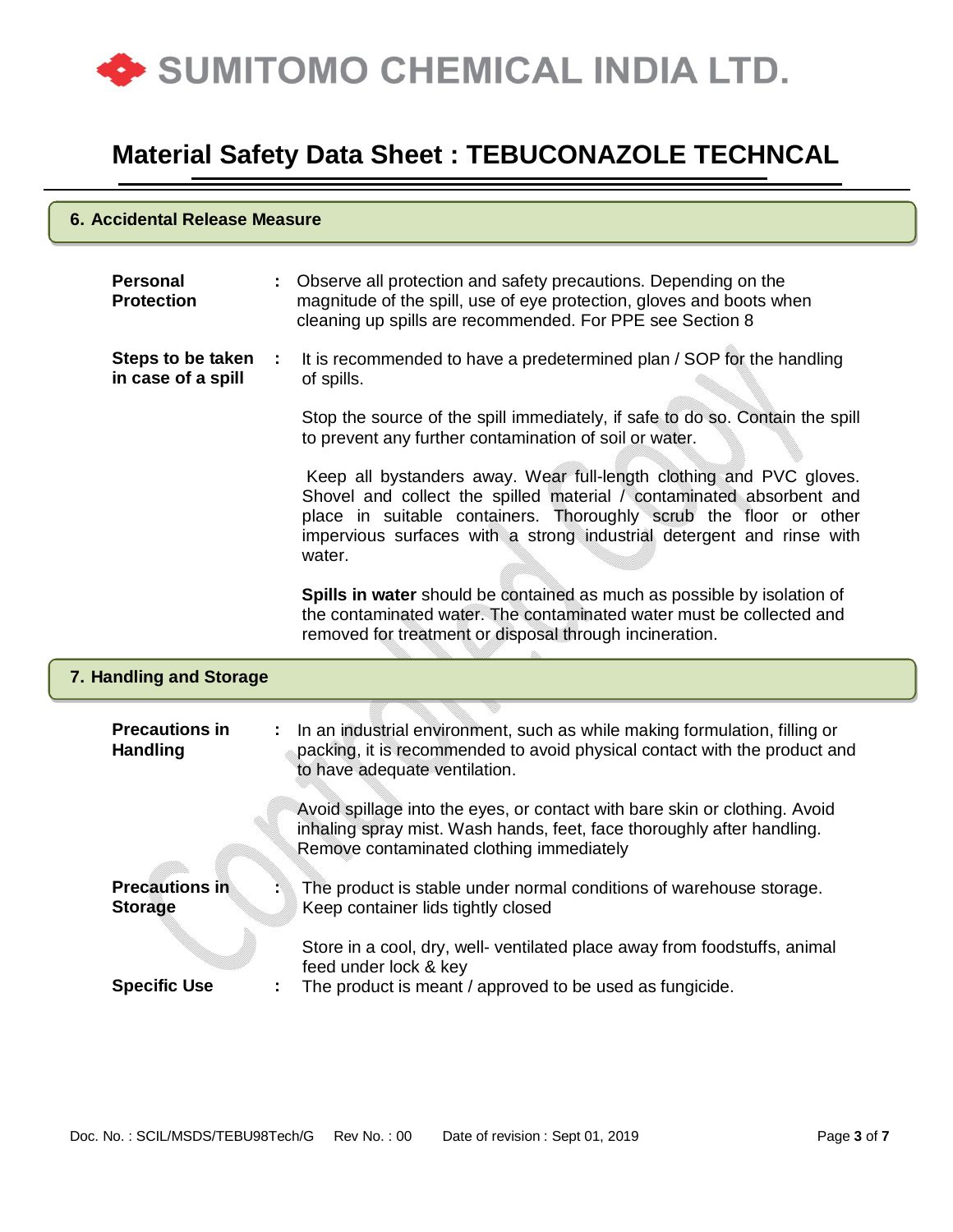

| 8. Exposure Controls/Personal Protection |  |                                                                                                                                                                                                                                                                                                       |  |  |
|------------------------------------------|--|-------------------------------------------------------------------------------------------------------------------------------------------------------------------------------------------------------------------------------------------------------------------------------------------------------|--|--|
| <b>Exposure Limit</b><br><b>Values</b>   |  | : Exposure limits have not been established for Tebuconazole or any other<br>component of this product. However, exposure limit values defined by local<br>regulations may exist and must be checked / observed.                                                                                      |  |  |
| <b>Personal</b><br><b>Protection</b>     |  | : When used in a closed / automated system, personal protection equipment<br>may not be required. When closed system is not possible in case of<br>maintenance, repair, sampling etc, systems must be made nonhazardous<br>before opening                                                             |  |  |
| <b>Respiratory</b><br><b>Protection</b>  |  | : The product is not likely to pose inhalation exposure concern during normal<br>handling. In the event of an accidental discharge of the material during<br>manufacture or handling which produces a dust or mist, workers should put<br>on respiratory protection equipment with a universal filter |  |  |
| <b>Protective Gloves</b>                 |  | : Wear appropriate gloves                                                                                                                                                                                                                                                                             |  |  |
| <b>Eye Protection</b>                    |  | : Wear goggles, face shield or safety glasses. It is recommended to have an<br>eye wash fountain available in the work area.                                                                                                                                                                          |  |  |
| <b>Skin Protection</b>                   |  | Wear appropriate protective clothing to prevent direct skin contact                                                                                                                                                                                                                                   |  |  |

### **9. Physical and Chemical Properties**

| <b>Physical State</b>                           | Ì.                  | Solid                      |
|-------------------------------------------------|---------------------|----------------------------|
| Appearance                                      | t                   | White powder               |
| <b>Odour</b>                                    | i.                  | No characteristic odour    |
| <b>Density</b>                                  | $\blacksquare$      | 1.28 $\pm$ 0.08 at 20 °C.  |
| pH value                                        | ÷                   | 6.49 $\pm$ 0.03 at 20.1 °C |
| <b>Viscosity</b>                                | $\blacksquare$      | Not Applicable             |
| <b>Vapour Pressure</b>                          | ٠<br>$\blacksquare$ | 1.9077 x $10^{-5}$ Pa      |
| <b>Vapour Density</b>                           | ÷                   | Not known                  |
| <b>Melting Point / Freezing</b><br><b>Point</b> | ÷                   | $104.4 \pm 1^{\circ}C$     |
| <b>Boiling Point</b>                            | ÷                   | Not Applicable             |
|                                                 |                     |                            |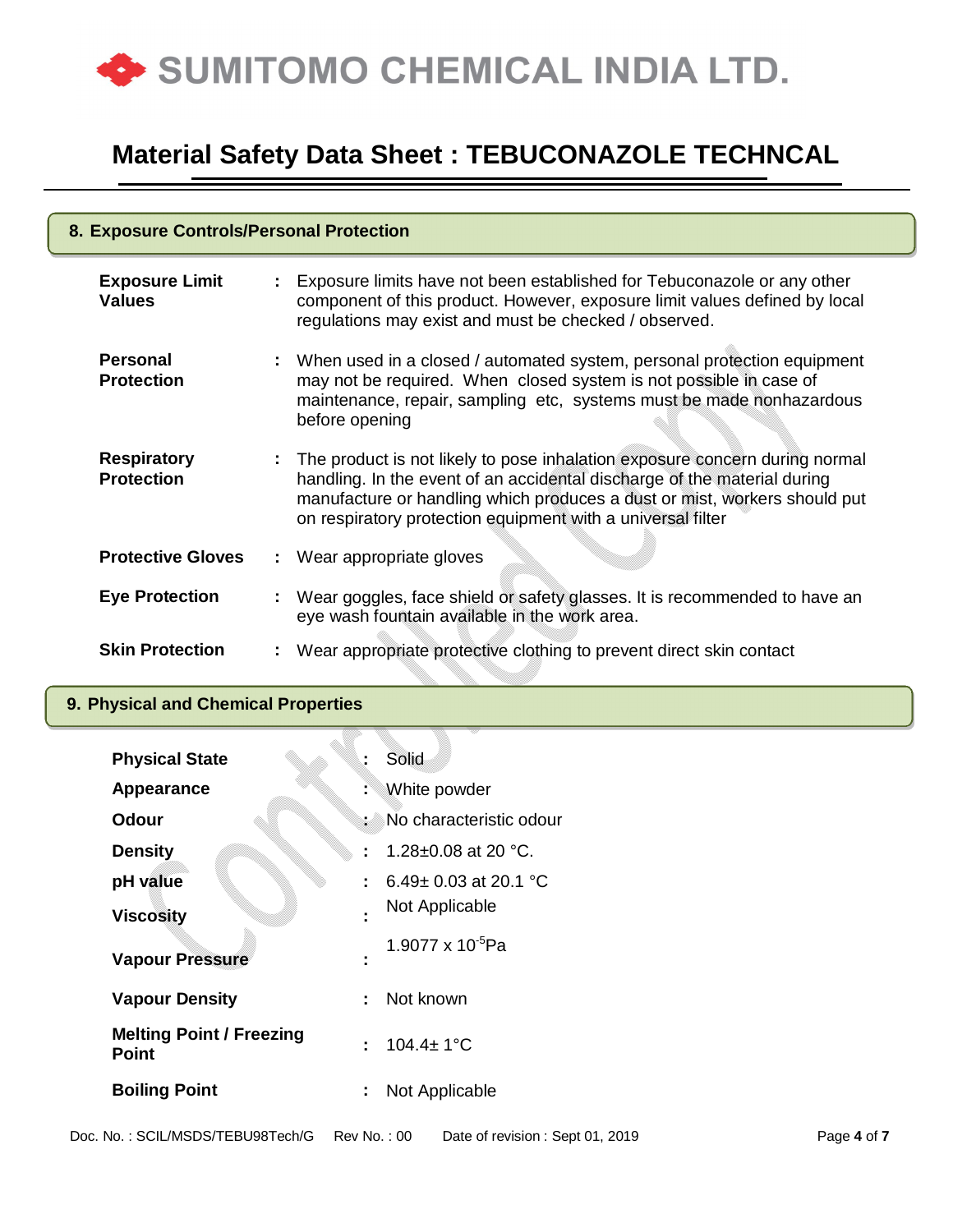

|     | <b>Flash Point</b>                                                 | Not Applicable                                                                                                                                                  |
|-----|--------------------------------------------------------------------|-----------------------------------------------------------------------------------------------------------------------------------------------------------------|
|     | <b>Auto Ignition Temp</b>                                          | Not applicable                                                                                                                                                  |
|     | <b>Flammable Limits</b>                                            | Not applicable                                                                                                                                                  |
|     | <b>Solubility in Water</b>                                         | $0.027 \pm 0.001$ g/L at 20 °C<br>÷.                                                                                                                            |
| 10. | <b>Stability and Reactivity</b>                                    |                                                                                                                                                                 |
|     | <b>Chemical Stability</b>                                          | Product is stable at ambient conditions of storage                                                                                                              |
|     | <b>Materials to Avoid</b>                                          | Data not available                                                                                                                                              |
|     | <b>Hazardous</b><br><b>Decomposition Product</b>                   | Refer to section no. 5                                                                                                                                          |
|     | <b>Hazardous</b><br>Polymerisation                                 | Not known                                                                                                                                                       |
| 11. | <b>Toxicological Information</b>                                   |                                                                                                                                                                 |
|     | <b>Health Hazards</b>                                              | Refer to section no. 3                                                                                                                                          |
|     | <b>Acute Toxicity</b>                                              | The product is practically non-toxic. However, it should be treated<br>with the usual care of handling hazardous chemicals.                                     |
|     | <b>Route(s) of Entry</b><br>Ingestion<br><b>Skin</b><br>Inhalation | $LD_{50}$ , oral, rat: > 2000 mg/kg body weight of female rat<br>$LD_{50}$ , dermal, rat: $>$ 2000 mg/kg body weight<br>4 hour $LC_{50}$ , rat: > 2.48 mg/L air |
| 12. | <b>Ecological Information</b>                                      |                                                                                                                                                                 |
|     | <b>Acute dietary Toxicity</b><br>in Birds                          | In Japanese quail > 5000 ppm.                                                                                                                                   |
|     | <b>Acute Toxicity in Fish</b>                                      | : Rainbow trout)<br>$LC_{50}$ (96 hrs) 3.2mg/L                                                                                                                  |
|     | <b>Acute Toxicity Honey</b><br>bees                                | $LC_{50}$ 48 Hrs. > 100µg/bee (contact)                                                                                                                         |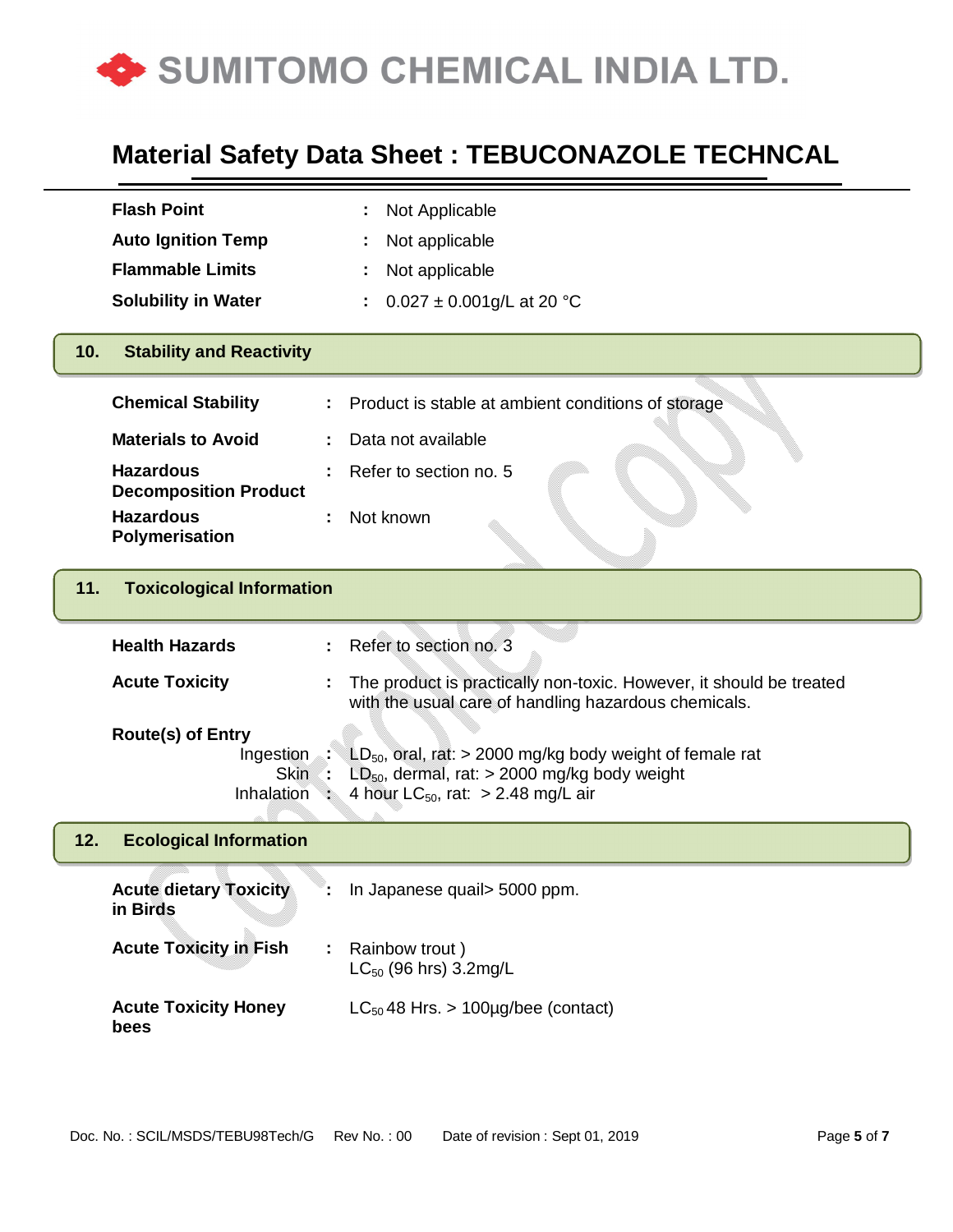

| 13. | <b>Disposal Considerations</b>           |  |                                                                                                                                                                                                                                                                                                       |  |  |
|-----|------------------------------------------|--|-------------------------------------------------------------------------------------------------------------------------------------------------------------------------------------------------------------------------------------------------------------------------------------------------------|--|--|
|     | <b>Waste Treatment</b><br><b>Methods</b> |  | : Keep out of drains, sewers, ditches and waterways.<br>Left-over material that should not be used or chemically reprocessed and<br>should be disposed of in a landfill approved for pesticide disposal. Other<br>possible methods of disposal are controlled incineration with flue gas<br>scrubbing |  |  |
|     | <b>Containers</b>                        |  | : Emptied containers may retain vapour and product residue. Observe all<br>labeled safeguards until container is cleaned or destroyed.                                                                                                                                                                |  |  |
|     |                                          |  | Triple or pressure rinse empty containers. Pour rinse water into<br>formulation tank. Store for collection by approved waste disposal service.                                                                                                                                                        |  |  |
|     |                                          |  | Dispose of as non hazardous industrial waste. Do not re-use containers.                                                                                                                                                                                                                               |  |  |
|     |                                          |  | Disposal of waste and packaging materials must always be in accordance<br>with all applicable local laws / regulations.                                                                                                                                                                               |  |  |

### **14. Transport Information**

The data provided in this section is for information only. Please apply the appropriate regulations to properly classify your shipment for transportation.

Not hazardous under the applicable DOT, ICAO/IATA, IMO, TDG

| <b>IMDG Classification</b>  |                     |                                                                        |
|-----------------------------|---------------------|------------------------------------------------------------------------|
| <b>Proper Shipping Name</b> | ÷                   | Environmentally Hazardous substance, Solid, n. o. s.<br>(Tebuconazole) |
| Hazard class / I D No.      | ÷                   | Class-9.1                                                              |
| <b>Subsidiary hazard(s)</b> | ٠                   |                                                                        |
| Label                       | ÷                   | 9                                                                      |
| <b>UN Number</b>            | ÷                   | 3077                                                                   |
| <b>Packing group</b>        |                     | $\mathbf{III}$                                                         |
| <b>Marine Pollutant</b>     | ٠<br>$\blacksquare$ | No                                                                     |